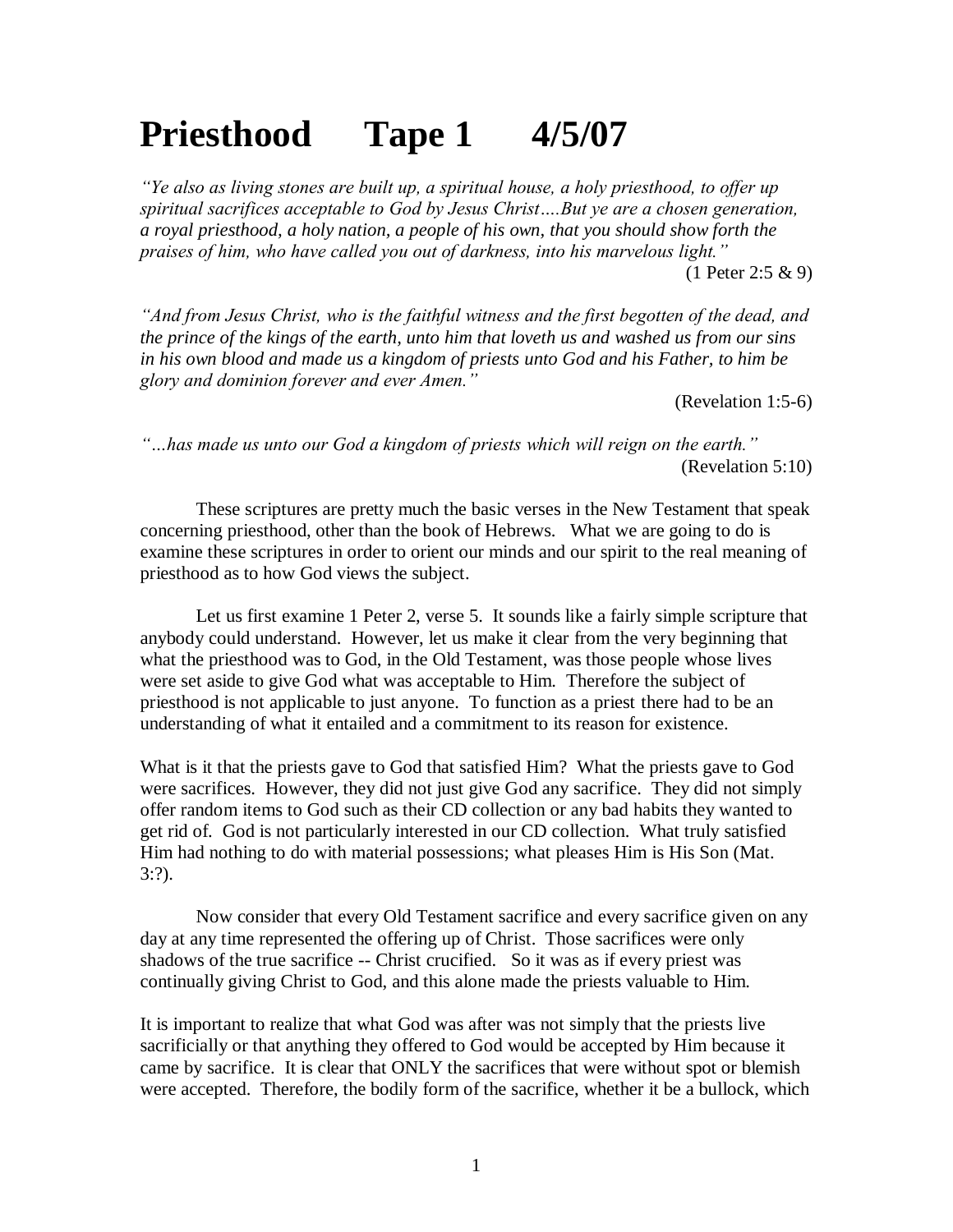was a young bull, or a pigeon or a lamb, was not the issue but was it without spot or blemish? Therefore, no matter how prized or valuable the sacrifice, if it represented anything other than Christ, it was rejected. He is the only offering that has ever truly been without spot or blemish.

Therefore, any attempt on our part to give ourselves to God apart from oneness with Christ is foolish. We have more spots and blemishes than we really want to enumerate. Out of all of Israel, I am sure the priests were the cream of the crop. But if Jesus is the only acceptable sacrifice, then even the very cream of the crop is unacceptable. What does this mean? There is not one single sacrifice that God accepted that He did not say, "In your heart, through faith, you are offering me the Son because if you are not, I will not accept it. If you are simply giving up things in an attempt to look holy, I will not accept you." Let us make this clear from the on-set: going the extra mile is not a work you accomplish in order to gain God's acceptance. Going the extra mile is a RESULT f the acceptable sacrifice's nature(Christ) being already formed in you. His Life goes the extra mile. Any attempt on our part of copying the actions of the spotless Lamb would still be done by one who is spotted and blemished. It is not the action that gains God's pleasure but the Life. We come to fully realize that it is we who are rejected at the cross and only accepted IN the Beloved. Does it not say that in Ephesians? He is the beloved of God. and we are not.

If you understand the cross correctly, you realize that I (we) am crucified with Christ because I am the part that is not acceptable. Only Jesus is accepted. The work of Christ in resurrection was not to make us acceptable but to make us one with the only Person who is accepted by God, thereby gaining acceptance. We are not accepted by the Beloved, but the scriptures say we are accepted *in Him*. That means that we are in union with the One God loves. The designation of being "in Christ" does not just refer to location. It means to be so in union with the True Vine that His vine life flows through my slim little branch. But it is the life of Jesus that is acceptable. We are included in that acceptance as long as we are not the source, but function as the vessel or vehicle of the Acceptable One

Now, remember that we are still addressing the subject of priesthood. We are laying the foundation for the daily life of a priest. The primary duty of a priest is to offering to God what it is He wants, which is Christ, the acceptable sacrifice. Being ully persuaded that Christ is the only acceptable sacrifice, now let us see if the following New Testament scripture might be seen in a different light. *"Ye also as living stones are built up, a spiritual house, a holy priesthood, to offer up spiritual sacrifices acceptable to God by Jesus Christ."* (I Peter 2:5) If a person thought that simply living sacrificially was what God wanted instead of offering Christ, he might have a tendency to read that verse in this manner. "You are God's priesthood, to offer up spiritual sacrifices that would be acceptable to God." However, that particular reading left one thing out. It left out the words "BY Jesus Christ". Only what comes by Jesus is acceptable.

The whole point of the New Covenant was to impart to us the Life of Christ within so that all we do could be accomplished BY JESUS CHRIST. Now we are not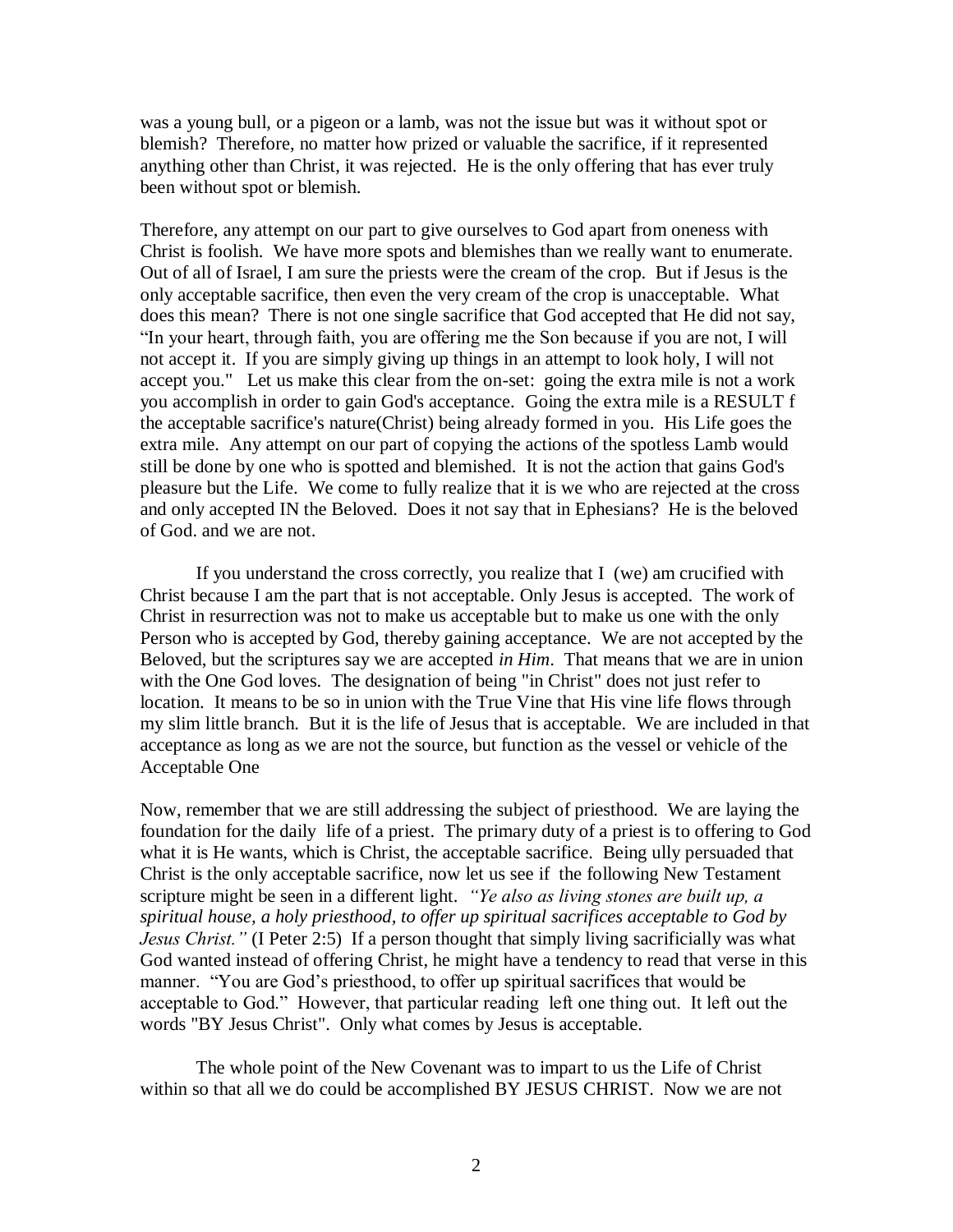simply attempting to do the right thing so that God will be happy with us. There is the assumption on the part of some that as long as they are trying to do the right thing, then they are accepted by God. Any New Testament saint that believe in this manner has failed to see that present day priesthood is meant to be the FULFILLMENT of what the Old Testament only foreshadowed.

So for the Jews, the only way that they could even recognize that there was a need for a New Covenant was not to blame the covenant but to see the weakness of the flesh. "There is therefore now no condemnation to them which are in Christ Jesus, who walk not after the flesh, but after the Spirit. For the law of the Spirit of life in Christ Jesus hath made me free from the law of sin and death. For what the law could not do, in that it was weak through the flesh..." (Rom 8:1-3). Human flesh is where the real problem lies. We are not just talking about flesh that fails or sins but unacceptable flesh. Anything that is not Christ is unacceptable flesh no matter how good it may appear outwardly. According to the verse we just quoted, the only way to gain a place of "no condemnation" is to be found in union with Christ, the only acceptable One.

Each priest must come to clarity concerning the issue of what is acceptable to God or he will eventually end up offering strange fire. Therefore if a rich priest came in and could offer a young calf without spot or blemish, he had better be thinking in terms of, "What I offer to God here does not represent me. The sacrifice that I give on this altar is God's substitute that has given me a right to even stand here." If the Substitute, which is Christ, is not the pre-eminent thing that is being given to God, then the offerer will die." If we stand before God on our own merits, we are rejected, whether rich or poor. And if a poor person came in and all they had to offer were two turtle doves, and were not rich enough to give a bullock, it must still represents Christ. God is no respecter of persons but, as seen in the case of Cain and Abel, He does have respect unto what sacrifice you bring Him (Gen. 4:?). The point is not the material value, in the sense of the magnitude of the offering; the point is that each and every person recognize that Christ is all that is accepted by God and nothing else. As a priest, it is imperative that, wherever you are or whatever you do, you are always aware that it is not I, but Christ (Gal. 2:20).

That is the basis of priesthood. The priesthood only exists because those who are part of it have committed their lives to seeing that God gets what pleases Him. There is no need to claim to be a New Testament priest if these things are not foremost in the way that you proceed in life. When Paul said, *"I am crucified with Christ…"* he was showing God that he had clarity as to what part of the sacrifice was rejected flesh. However, that was not the end of it: *"…nevertheless I live, but not I, but Christ liveth in me"* (Gal 2:20). With those words Paul identified the acceptable offering, which is Christ. Notice that, to Paul, offering Christ unto God was not confined to the events of the cross but had to do with living a crucified life so that all that proceeded from him found acceptance by Christ's life within. It was as if a continual burnt offering was ascending up to the Father by his life.

In the Old Testament shadow, the priests offered the Lamb periodically in the temple but tat was only a faint picture of the greater reality that was to come by means of the New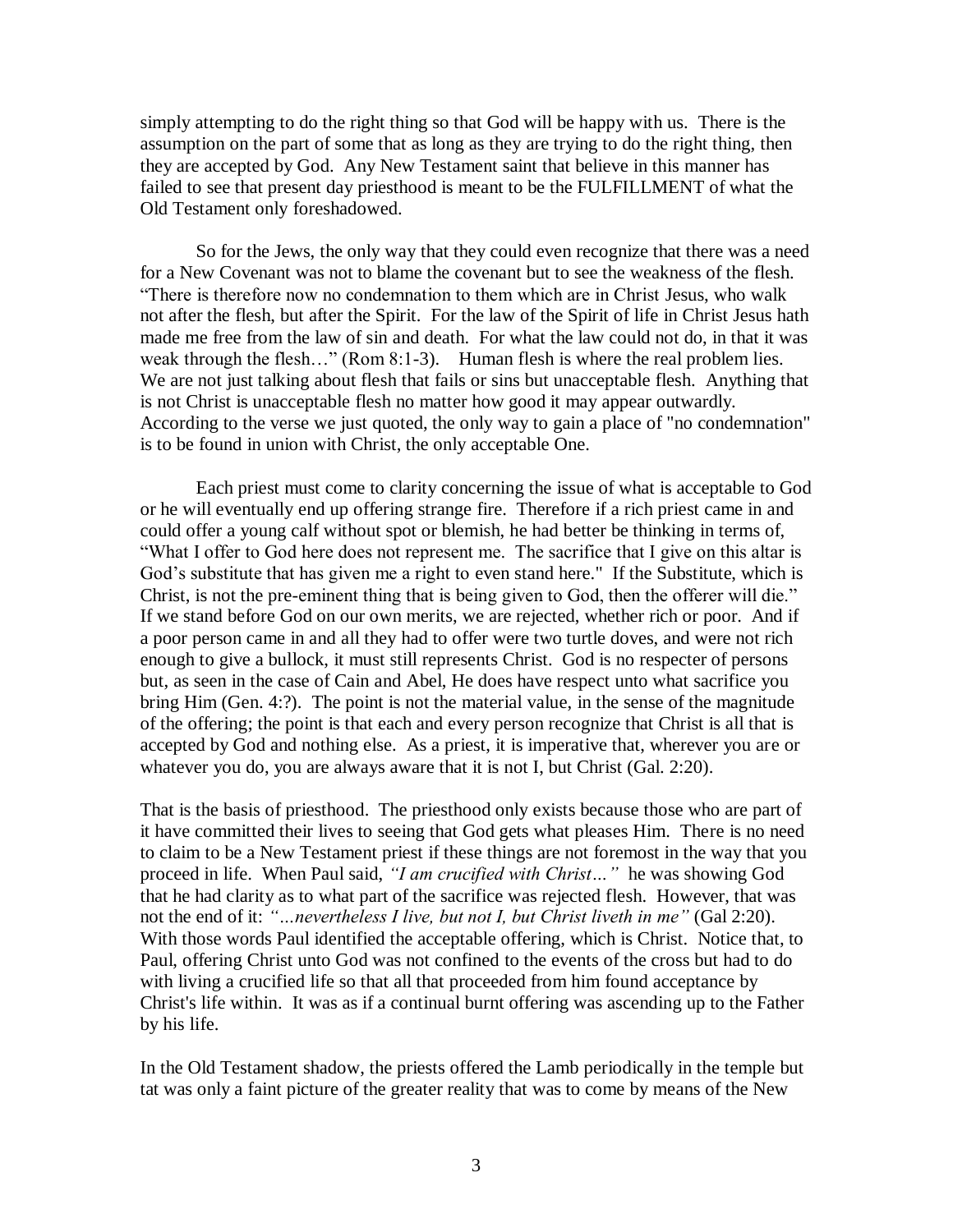Testament. What God always intended was that we be His temple in which, throughout our daily walk, Christ would be what we offer Him. This is now our priestly responsibility.

Anything that ascends out of this temple (us) must first passed through the fires of the altar of crucifixion with Christ. That includes our daily attitudes as well as how we treat one another. Jesus is the only one who is not self-centered. It is for this reason that Christ must be formed in each and every one of us (Gal. 4:19). It is the preciousness of the nature of Christ with which God is so very pleased. Certainly Christians hold Christ as precious but it is usually tainted with some form of selfishness. For example, He is precious to us based on Him saving us from going to hell, from eternal damnation. He is precious to us because He bought and paid the ticket for our salvation. But, to the Father, it is not simply the deeds that Jesus performs that He holds as precious but the spirit and nature that is within which produced that actions in the first place. This preciousness of him to the Father and THIS is what God will find acceptable in us.

With that said then we must come to the conclusion that Jesus is far more than just acceptable to the Father. He is more than acceptable, He outright satisfies God. Even during our best days we do not satisfy God like that, regardless of how hard we try. And this is the point the Jews had to come to also. Israel eventually would have to come to the fact that, regardless of all their commitment and zeal it seemed that God was seeking for something from them that was far beyond them.

Imagine if you were a priest in those day seeking to be maintained on right footing with God. And every day you would enter the tabernacle and offer a sacrifice. The fire would fall and God would accept the lamb you gave Him. And, though you would not particularly enjoy the smell of burnt flesh, it was a sweet savor unto the Father and you sensed Hi pleasure. When finished, you would walk away from there completely absolved of all failures. But in the back of your mind you know that you are going to fail again and again and have to repeat this process. have to do it again because God wants that sacrifice. After a while you suddenly realize, "I am a continual failure and the only thing that really seems to make God happy is this lamb." You conclude that this lamb you keep giving Him is what He really wants and that it is the only reason why God keeps putting up with me. God wants to awaken even Christians to the fact that He has always had something beyond s that He desires from us and that we are to eventually realize the high place this Lamb of God holds in His heart.

Interestedly enough, when it comes to the subject of salvation, most Christians really do believe that Jesus is the only one God will accept. We know that if we try to save ourselves by our own merits, we are doomed. We are convinced that earning our own salvation is impossible. We know better because God only accepts Jesus. But what we do not realize is that we walk away from that reality once we begin our Christian walk. We immediately lose sight of the acceptable sacrifice and set forth to become acceptable to God by the things we do and the gifts we offer. We read in the Bible how we are now New Testament priests but set about to give Him what He has never accepted. Our priesthood becomes tainted. It is a foreign priesthood based on foreign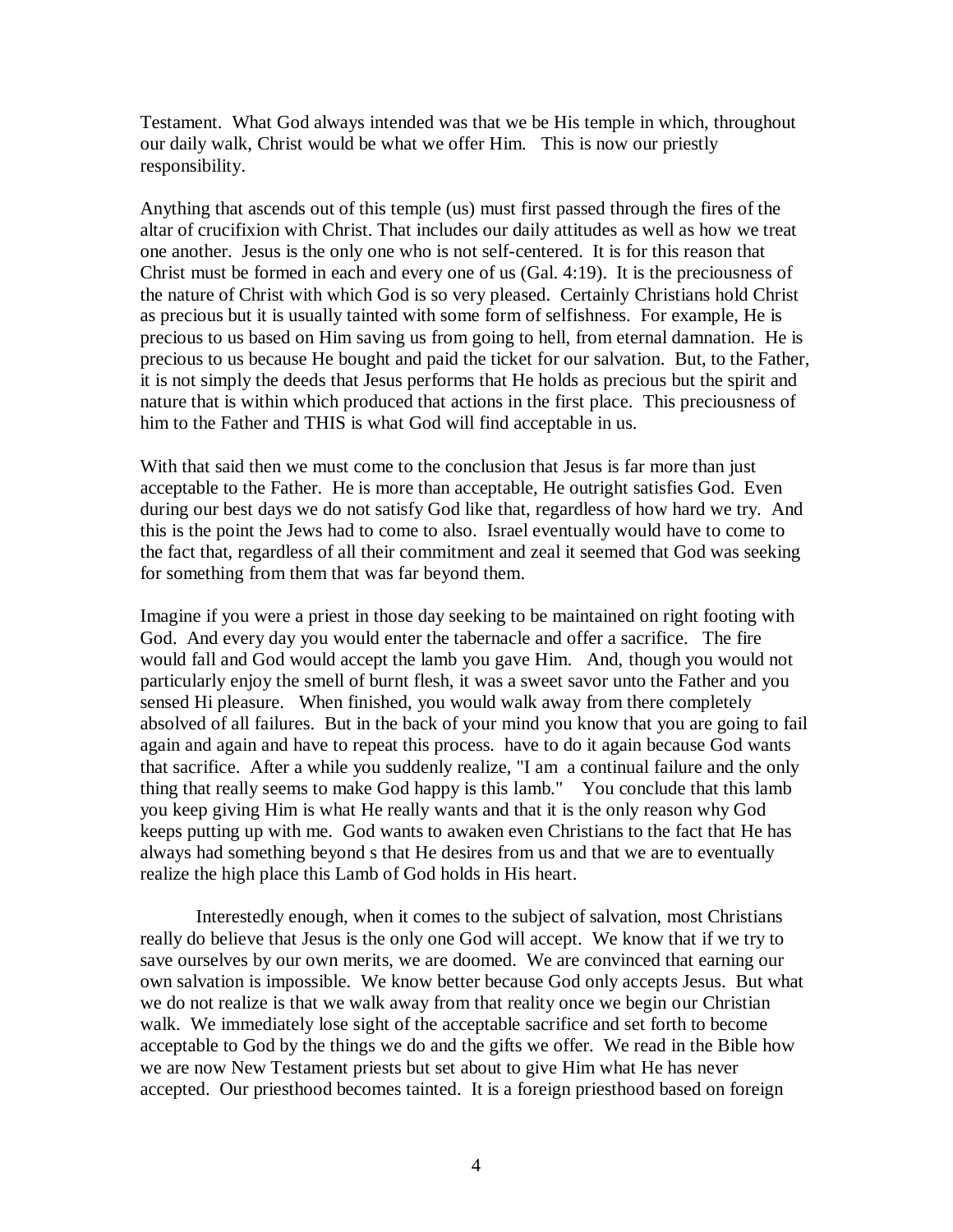principles. Even the priests who followed after the shadow had a better idea of what God really wanted then we do. Though we are suppose to be living the fulfillment of what those priests foreshadowed, we have removed the Lamb of God from our offerings. This new but perverted priesthood that we have invented is our attempt to be humble and lamb-like, as we give up a few material things for God. It is the equivalent of taking an old blemished lamb that has his leg turned out with deformed ears, having blemishes all over, and dragging him through the mud of our lives to throw it up on an altar expecting God to be over-joyed with it. And we keep waiting for the fire of God to fall on what we do but God is silent and we are empty from the experience.

God takes a look at our broken, blemished, spotted, bloody mess and thinks, "I am sure that this is your best, but it is not the One I want. So even if you could improve the looks of what you offer me, it would still be unacceptable." The Pharisees looked way better than the average faltering sinner but God asks, "Where is my beloved Son in whom I am well pleased?"

Many Christians refer to themselves as priests based on scriptures they have read but do they truly comprehend what it means to be a New Testament priest? Even as seen in the shadow, the priesthood was not a once a week involvement. The priesthood was every day, all the time. They were constantly offering up the acceptable sacrifice. There were burnt offerings in the morning, and burnt offerings in the evening sacrifice. There were sin offerings being given and trespass offerings. A multiplicity of different offerings were offered every day. The brazen altar was being utilized at all times.

Today's Christian might say, "I am here on Sunday to give my offering". For some, the offerings and sacrifices that were such a major part of Jewish life have been reduced down to a few dollars a week. The sacrifices were never about us, it is about Him. And it is not about Jesus on the day of our salvation or on Sunday morning, it is always about Him.

In the Old Testament offerings there was meant to be an intimate interchange between God and offerer. You looked into the face of God as you brought Him the prescribed sacrifice. How much more should it be today? However, a lot of times, we are just living down here serving a God who is far away. Our God almost seems further away than the Jews God who was right there with them in the camp. And when we offer, we do not see the Father's face. We are just going through the motions, hoping that there is a God up there that accepts what we do. In a very real way, many are simply doing a good deed with no thought of priestly work or of the Lamb. No real thought is given to really finding out what we might offer the Father that would bring Him complete satisfaction.

Four thousand years of history before Jesus came, you never had the heavens open up in the sense that you heard the Father breaking in to our world because of His jubilation over something down here. That is because all we had to offer Him was based solely on a shadow of the One He loved and not the very Person. He had His Son with Him during those times. But when what He has always desired appears in the earth, He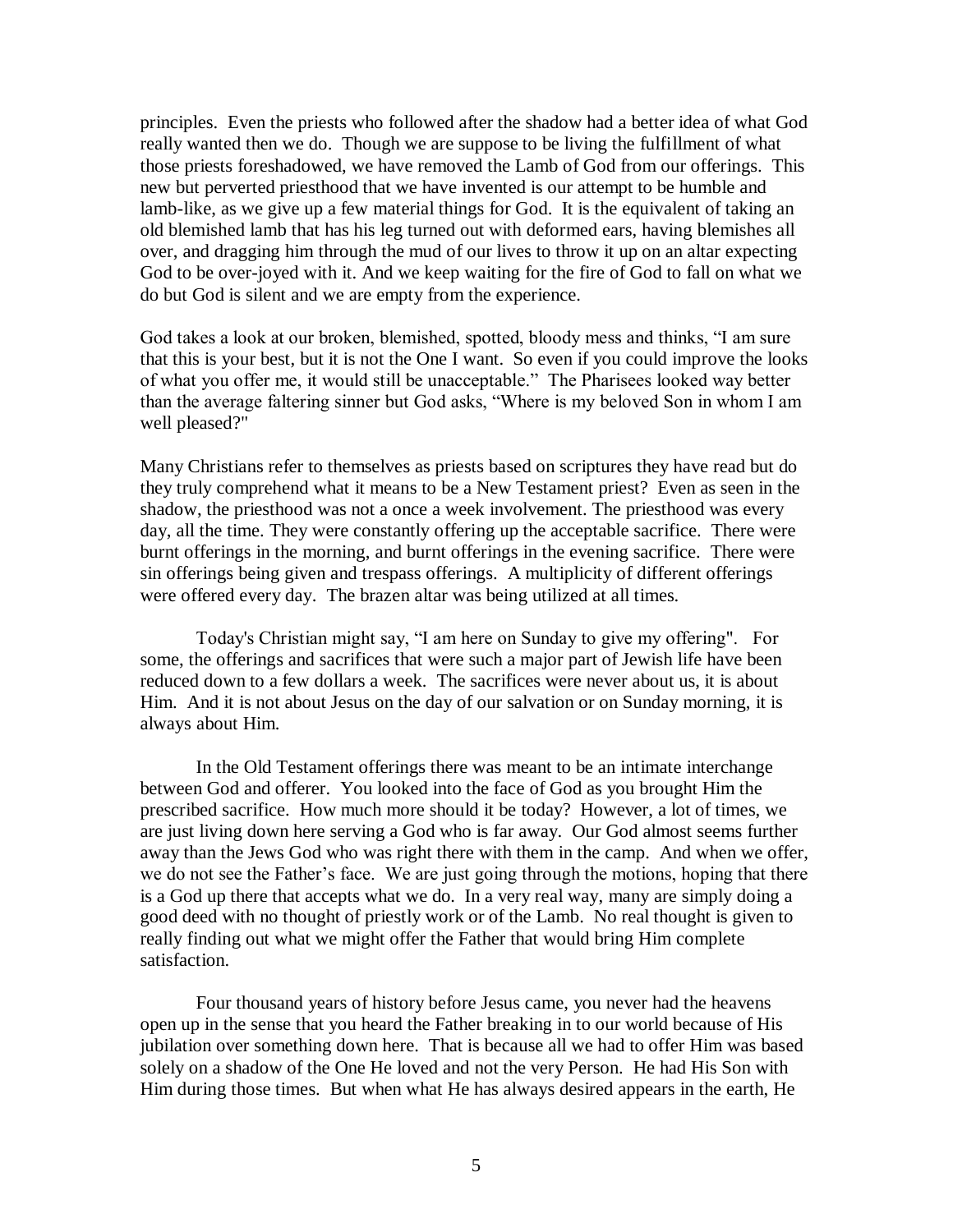rolls back the heavens and shouts to everyone within hearing distance, "This! This one is my Beloved, the one in whom I find extreme pleasure" (Mat 3:?). It is done in such a manner one gets the distinct feeling God is trying to reach those who really care with a declaration of what it is that He is really interested in. Prior to this moment, He had no reason to break into our world for He has nothing to say until He sees Jesus. But when He sees Jesus, then He just wants to open everything up. It is an incredible moment for the Father because it is an incredible reality in His heart. It is the key, the secret. The Father's heart longs for His Son. Once realized, you begin to fall in love with giving the Son to Him. But, as in all sacrifice, to give Him the son will result in loss to you. "He must increase but I must decrease" (John 3:30). Never forget that you are a New Testament priest!

Have you ever been urged to give to something that will benefit needy children? They tell you to do so and you will feel good. Certain organizations come on the television and say, "Give your used clothes. You will feel good". The whole concept of that is simply that you will feel good about giving something, so that you will no longer feel that you are so selfish. But the reality is, you *are* so selfish. You are even selfish to want to have feelings that you are good. Your motivation for doing it is so that you will get something from doing it; even if you feel humble. However, when you give the Father the Son, there is something going on that has nothing to do with personal gain.

When you offer up the Son, the Father is not involved with complimenting the offerer. He is consumed with the sacrifice. He is so enthralled with Jesus, for He alone fills His heart. Therefore it is easy for Him to identify a false priest from a true priest. He has a template in His heart that is after the pattern of Christ. It is a mold, a Jesus shaped mold in his heart and in his eyes. When he looks, it is like a cookie cutter mold of Christ and he is comparing everything to Christ. *"The eyes of the Lord run to and fro over all the earth looking…. "* Also the attitude of the offerer will give away if he is a false priest or true. If the offerer give the acceptable sacrifice with no thought of himself but only wants to satisfy the Father, he is a true priest. A false priest will seek to direct the Father's attention from other things unto himself as to how good he is to bring such a nice sacrifice.

When the heavens rolled back and the Father finally expressed openly concerning the thing that He most wanted in the earth, did anybody grasp the significance of it? Was it a revelation to anyone as to how important this moment was? At a similar event later on, when the Father spoke again from heaven concerning His Son, many never heard it. They thought that it thundered. If a person's primary goal is not the good pleasure of God, he will miss it. It will just be another event in a wandering life that is trying to be touched by God instead of touching God. They are looking just to have another experience instead of living in union with the One that pleases God. They fail to realize that God has given us the most incredible position; that of being His priests.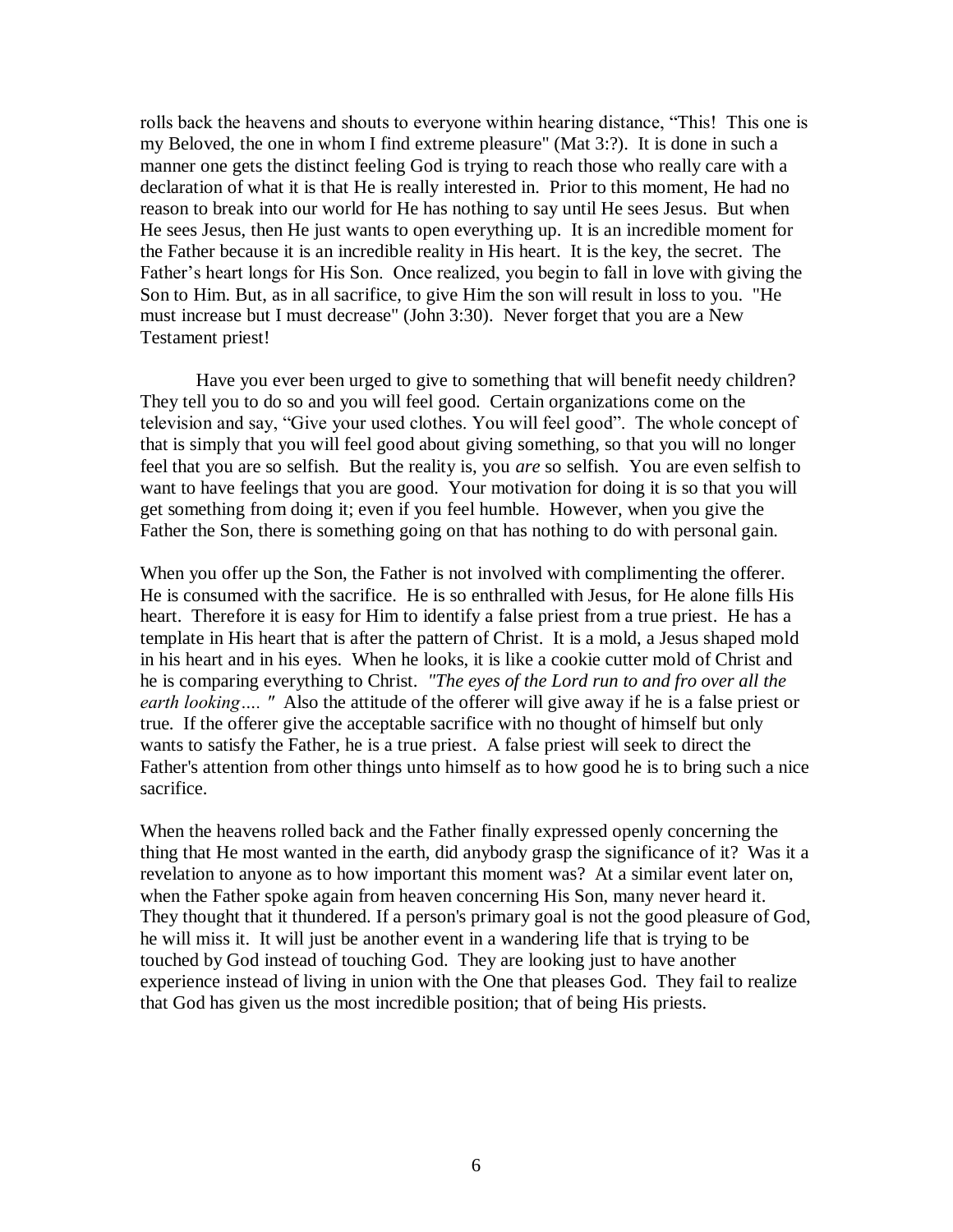The response of the Father at Jesus' baptism shows that, to the Father He is more than just acceptable. The Son is exactly what He wants. However, the concept of being "accepted" is monumental to us. But that acceptance is only because we are in the Beloved. From this we can see that there is a striking difference between how the Father perceives us and how He perceives Christ. God said that you are accepted, He did not say He is overjoyed and thrilled with you. But with Jesus, He said, "This is my beloved Son in whom I am well pleased." When was the last time heaven broke open over God's joy at seeing you? Once we realize how precious Jesus is to the Father, it will make us much more appreciative of the honor He gave us by putting us in Christ.

So the wording of I Peter 2:5 is very simple when it says, "…spiritual sacrifices acceptable to God by Jesus Christ". But these words also carry much profundity as they communicate the only means by which our spiritual sacrifices are acceptable. This verse seeks to communicate two things. The first is that the Father is really after His Son through us. The second is that you and me are not what this is all about. If you can comprehend these two things, then your goal becomes real clear as a priest.

Then you are able to realize that no Bible subject or Christian activity in itself has any value to the Father. The activities of religion such as prayer, family matter, evangelism,. Could just as well be carried out by a Buddist if Christ is not the fulfillment. Any prayer that that we offer that is not made acceptable by Christ is just words. Any Bible reading that we do that is not made acceptable by Christ could be nothing more than the activity of a Pharisee. Any ministry I am involved with that does not offer the Father His Son is just religion. If a person is carrying on all these religious activities with sincerity but not as a New Testament priest then he has missed one of the greater reasons for God establishing a New Covenant.

If these things do not flow from the priesthood then it is just a thing of human works to find acceptability. It that is the case, why not simply stay with the Old Covenant? If God will accept you totally on what you do, and how consecrated you are, then you do not need a priesthood at all, everyone just needs to be good. Sadly, that is the way many people approach Christianity. At salvation they were totally convinced that they were unacceptable but believed that Christ was their sufficiency and hope. But once they got saved all the rules changed and now they look to their own holiness, commitment, etc. Whereas Jesus was everything at the beginning now His only place is to assist us in become everything God ever wanted. Youth groups and camp meetings are full of emphasis upon stirring up their flesh to be more consecrated to God, thinking that is what He wants. But it is not. He is looking for the life of Christ. The life of the Son will be about His Father's business. That same life is within us now ready to be offered to the Father. Do you think anyone had to talk Jesus into being more consecrated?

We are the body of Christ. Is not the life of Christ supposed to be the motivating factor in the body of Christ? Then why are we talking to Jesus in His body) about consecration? We should be talking to people about Jesus being their life! If Christ is formed in you as life, Jesus will do what He does. That is the hope for the church. He is still the hope, even for us. There are times we look at ourselves and think, "I know Jesus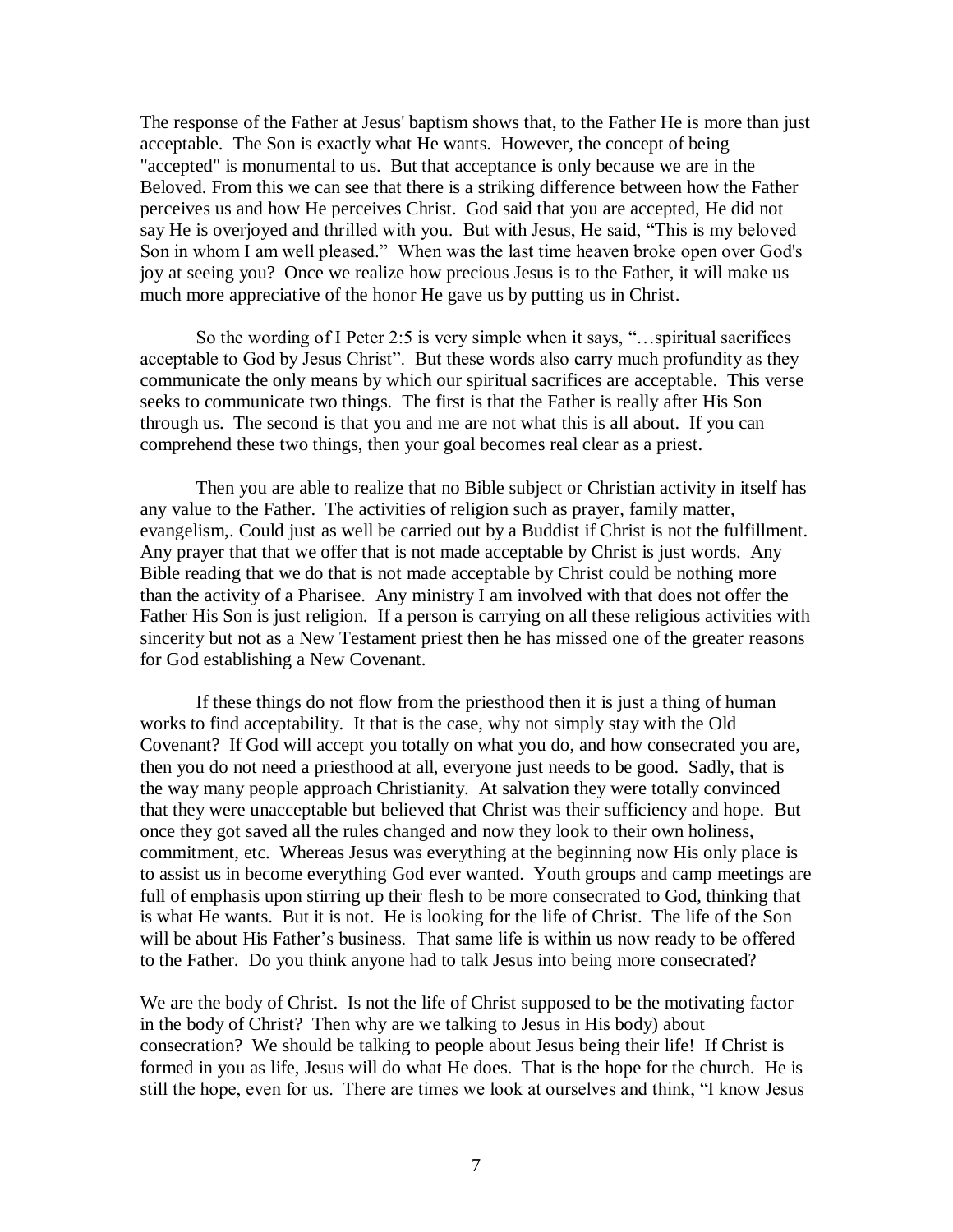is my hope because I am hopeless in myself. I will fail. I know I need Jesus." That is good, but again, the problem with it is that we are looking at ourselves in relation to what we have to give or what we do not have to give. The real question is, What is it the Father wants? The real point is not that we need to live by Christ's life so we do not constantly fail but, as priests, we want to give unto the Father the thing that satisfies Him. It is a thing of bringing joy instead of being committed. Your joy is to give the Father the Son.

I attended Bible School in my early twenties. I remember being feverish with passion, wanting to please God. Regardless of where the other students stood in their commitment, I was going to please the Father. When anyone said, "In everything give thanks, for this is the will of God in Christ concerning you," I would immediately set about thanking Him for everything. Even in the finest details I would be sure and give thanks. I wanted to please God so I was committed to it. However, it ran me ragged because soon after, someone would bring up that we are to "Pray without ceasing…." So my life was full of "Thank you Jesus, thank you Jesus…." and with praying, praying, praying. But I noticed that as soon as I stopped praying and say, "Thank you Jesus," I was no longer praying without ceasing. And as soon as you start praying without ceasing, you are no longer giving thanks in all things.

I started going a little crazy. I said to the Lord, "Jesus, I really want to please you, but I am not doing a very good job. How can I ever keep up with all this?" So I decided to get in to the scriptures and look up what literally pleases him. I found New Testament references as to what really was pleasing to God. One of them was a verse we have already been making reference to:. "This is my beloved Son in whom I am well pleased" ( Mat:?). Another one stated, "It pleased the Father to reveal His Son in me" (Gal 1:?). I became awakened to a whole different way of pleasing God and it did not include me. I started seeing that it was Christ that pleased the Father and if my heart of gratitude or prayers did not spring from the One who was well pleasing to God then I was simply wearing myself out trying to be religious.

A huge weight fell off my shoulders because I was already being confronted with my inadequacy. Since then I have continued to see that Christ pleases the Father and my goal is not about myself but about giving Him the Son. That is the first step in being a priest. You begin to offer the Son everyday as a continual burnt offering. There was never a time when the burnt offering was not being offered to God. That is why it was called a "continual" burnt offering. It was only a shadow of the fact that Christ is continually given to the Father.

## **STOPPED EDITING HERE \*\*\***

Again, the purpose for wanting Christ to live in us is not just so that we will not sin; that would be a sin offering. Every priest understood that there were two different types of offerings. There were sweet smelling offerings that were a sweet savor, and sin offerings which were for trespasses and sins. The burnt offerings went on constantly, not because there were sins all the time, but because the Father wanted the Son all the time. That is